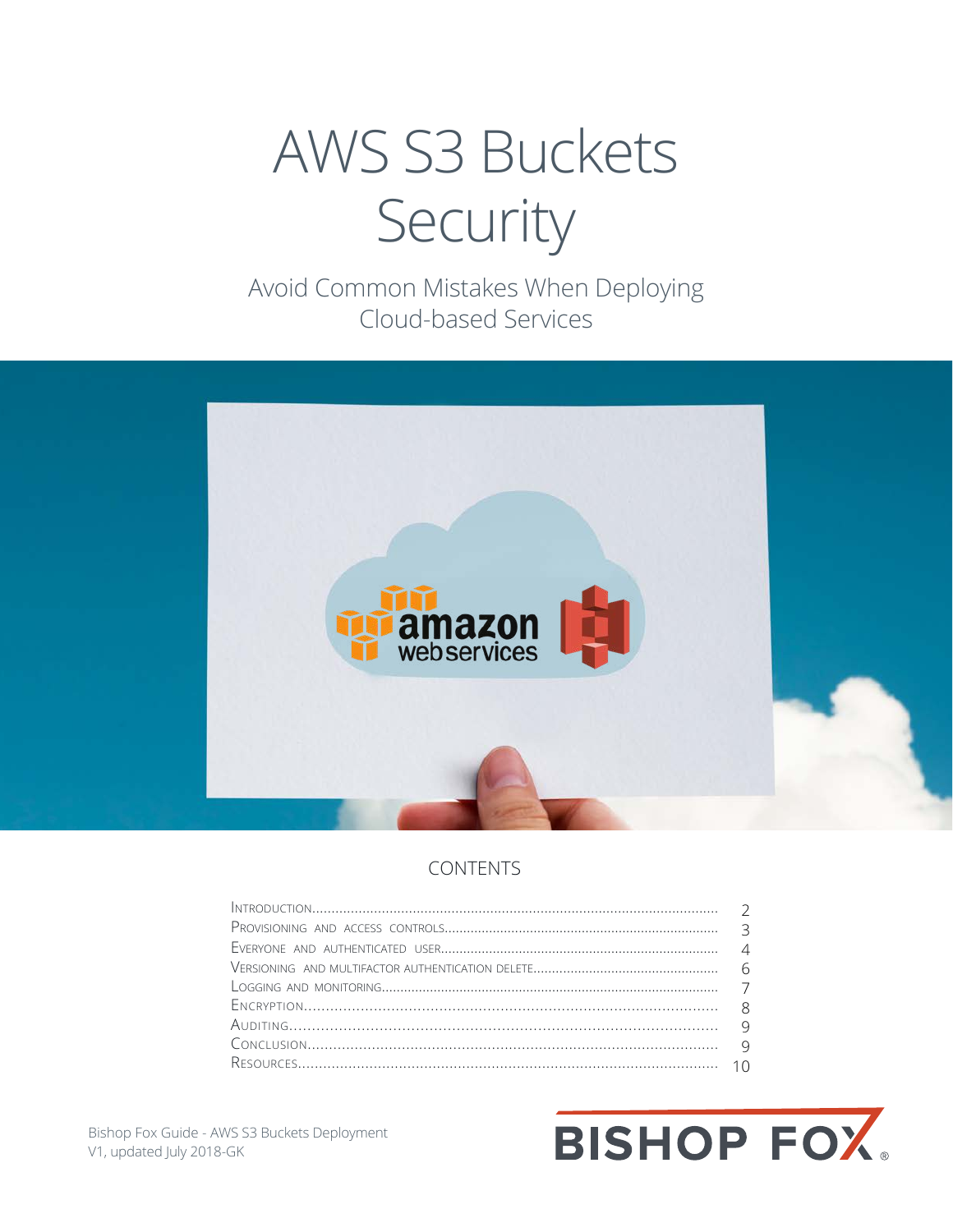#### **INTRODUCTION**

Cloud-based services such as Amazon's Simple Storage Service, or S3 for short, lure businesses in with cost-savings, efficiency, and convenience. Enterprises have a myriad of uses for these services, S3 in particular, which can be used for hosting static content such as log files, backup files, images, and lots more.

But as with every convenience in life, there's usually a tradeoff accompanying it. With S3 often acting as a centralized storage repository for many different types of projects, mistakes can be made configuring access as organizations realize they may need to share stored resources not only across an enterprise, but also with business partners and contractors.

If the last 18 months have shown us anything, it's that even the most savvy businesses, government agencies, and resourced security teams can be undone by a simple misconfiguration.



#### **The Danger of Insecure Buckets**

Data leaks and manipulation of files carried out by unauthorized and malicious external attackers have dominated the headlines, fighting malware-based attacks such as ransomware and banking Trojans for attention and IT resources.

The mistakes are easily correctable—usually by leaving access to S3 buckets at their default setting of private—but often, admins in charge of an AWS S3 bucket may not be aware of the risks they're accepting by making data accessible to third parties. Alternatively, they may choose to embrace security by obscurity and hope that by hiding among the tens of thousands of AWS buckets and billions of data records stored in the cloud, they won't fall prey to an attacker. Regardless of the reason, the results can be devastating to organizations.

#### **S3 Leaks: The Achilles Heels of AWS**

Since the start of 2017, S3 leaks have been the center spoke in dozens of high-volume data leaks, and it's not just smaller, less-resourced IT shops that have been victimized. Giant telecommunications provider Verizon is among the victims, as is Accenture, a top-tier management and consulting operation, as well as the U.S. Army Intelligence and Security Command (INSCOM). Wrestling and sports entertainment kingpin World Wrestling Entertainment (WWE) and the National Football League also had fan and player information, respectively, spilled into the public realm by someone who accessed an insecure bucket from the outside.

Let's illustrate some of the most egregious data leaks and why they happened:

| <b>CHICAGO VOTER ROLL</b>      | <b>VERIZON</b>                          | <b>INSCOM</b>              | <b>ACCENTURE</b>                                                               |
|--------------------------------|-----------------------------------------|----------------------------|--------------------------------------------------------------------------------|
| 1.8 million<br>voters affected | 14 million Verizon<br>customers exposed | Top secret<br>data exposed | encryption keys, secret API<br>data and other sensitive<br>information exposed |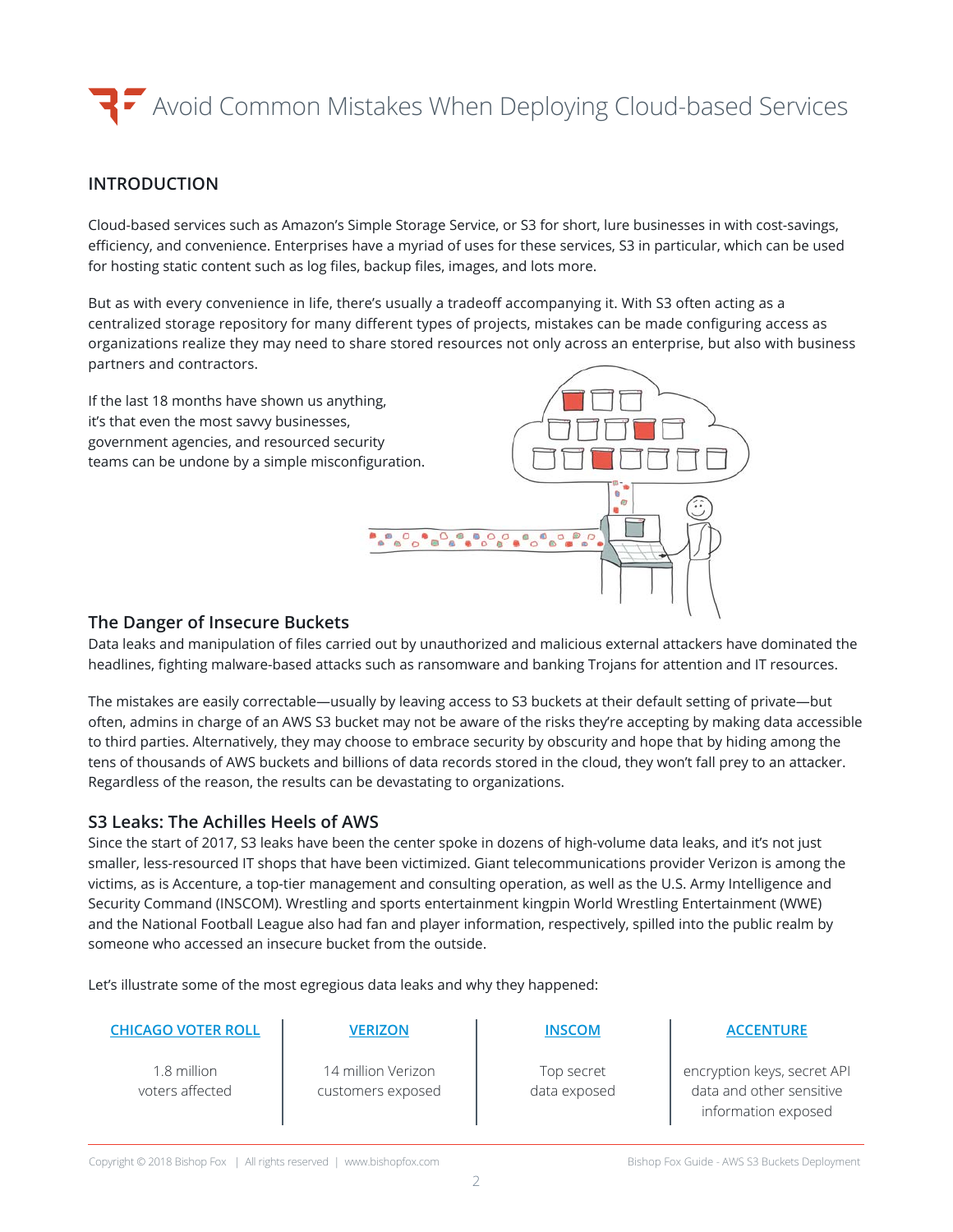### $\blacktriangleright$  Avoid Common Mistakes When Deploying Cloud-based Services

- **• [CHICAGO VOTER ROLL](https://app.chicagoelections.com/documents/general/CBOE-Statement-Re-ESS-Voter-Data-2017-08-17.pdf
):** Voter registration data for all of Chicago's 1.8 million voters was found in an AWS S3 bucket in August 2017. The bucket was configured for public access by a partner, Election Systems & Software, a Nebraska-based voting machine and election management systems software vendor.
- **• [VERIZON:](https://kromtech.com/blog/security-center/verizon-wireless-employee-exposed-confidential-data-online)** Personal data belonging to as many as 14 million Verizon customers in the United States was exposed by NICE Systems, an Israel-based surveillance and analytics company. Terabytes of customer data was found in a S3 bucket configured for public access by an engineer at NICE Systems; Customer names, addresses, account details, and PINs used to authenticate customers at call centers were exposed.
- **• [INSCOM](https://www.upguard.com/breaches/cloud-leak-inscom):** Twice in 10 days in November 2017, U.S. Department of Defense data was found in a publicly accessible S3 bucket belonging to a third-party defense contractor Invertix. Some of the data was top secret and not meant to be seen by foreign nationals, a potential national security risk.
- **• [ACCENTURE](https://www.upguard.com/breaches/cloud-leak-accenture):** The massive consulting and management firm suffered a catastrophic leak in October 2017 when private encryption keys, secret API data, and other sensitive information was found in a S3 bucket configured for public access. The information could have been leveraged to not only attack the consulting firm, but also its clients.

#### **It's Nearly Impossible to Tell if Your Data Was Accessed**

In each case, the publicly exposed buckets were found by security researchers who privately reported their findings to the respective organizations, most of which took steps to remediate the problem and close off their exposure in hours or days.

But the scope of the risk posed by each leak is immeasurable. In each case, it's difficult to tell whether any of the data had been accessed or downloaded before the researchers stumbled upon it. Unless logging and other tracking had been turned on, it's impossible to tell whether the exposed data had fallen into a malicious party's hands.

Another commonality is that in each case above, a third party was responsible for the exposure. Data had been shared with a vendor, business partner, or contractor who needed a particular data set for a project and uploaded it to Amazon S3 without proper security controls in place, largely for the sake of convenience and sharing among colleagues such as developers and analysts.

The biggest transgression is that also in each example, the default private setting had been changed to public by a partner. A partner such as a contractor or developer will deliberately make the switch from private to public and fail to revert the configuration to private, leaving data exposed.

Amazon, for its part, makes a number of controls available to its customers. Publicly exposed S3 buckets are not the default configuration preferred by Amazon in its documentation and advice to customers. Instead, the cloud giant makes available the number of access controls it recommends users implement, including: access control lists for the buckets themselves, the objects stored in them, bucket security policies and identity, and access management policies. Amazon also provides versioning, multifactor authentication, logging, and encryption.

This paper will cover each security control option available to users and stress the importance of implementing each to keep secrets private and out of the hands of malicious entities.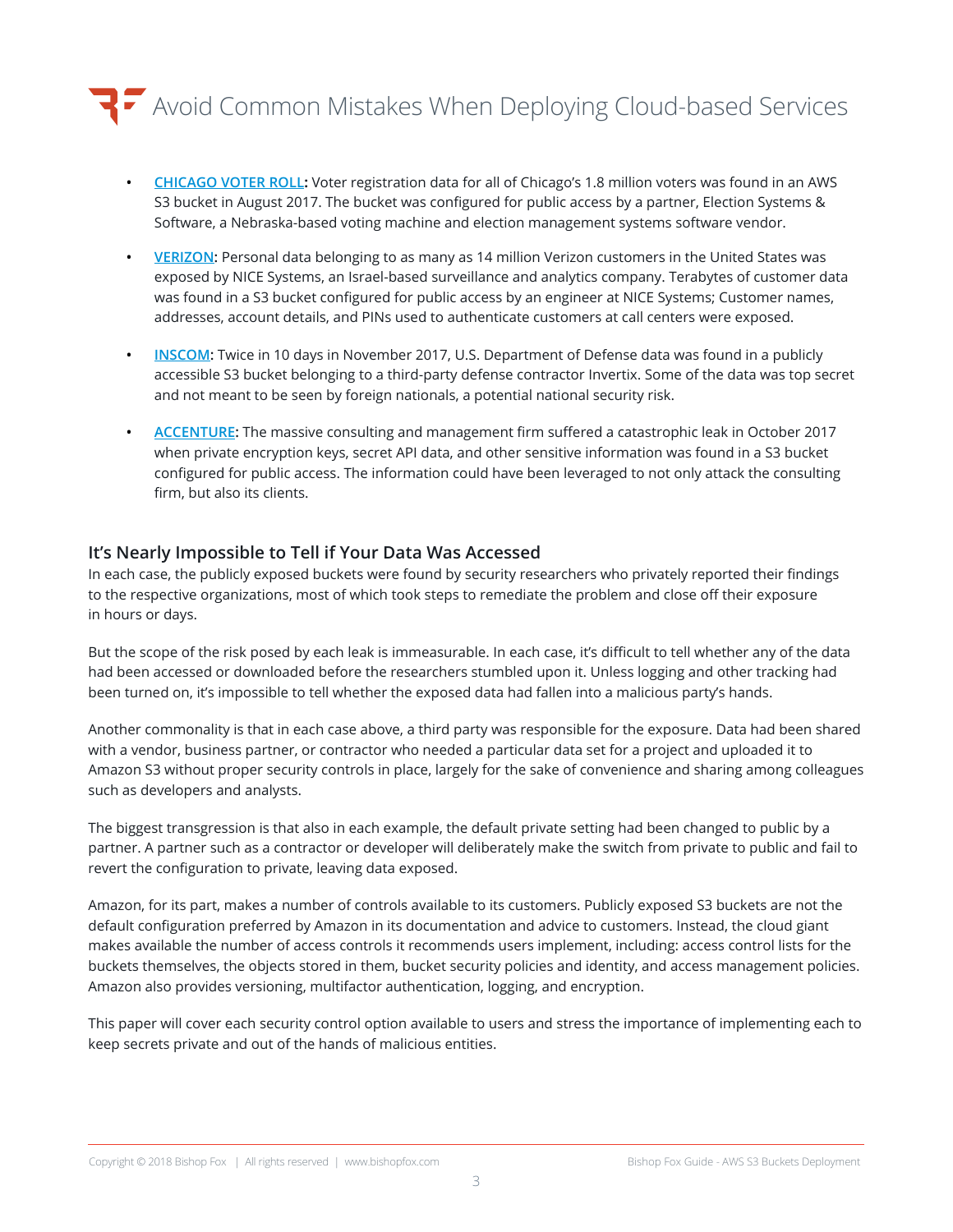#### **PROVISIONING AND ACCESS CONTROLS**

As demonstrated in the examples above, it's simple to make a devastating mistake when provisioning access to objects stored inside an Amazon S3 bucket. Managers should provision access based on the principle of least privilege and adhere to established identity and access management policies. A lack of policies or understanding of provisioning can put trade secrets, customer and employee data, and even data that threatens national security at risk for exposure.

Amazon allows administrators to manage S3 permissions in four ways:



Each of the four approaches has a distinct purpose and can introduce some confusion if not strictly adhered to and properly implemented. It's recommended that organizations rely on an IAM policy to grant permissions because the other three should be reserved for specific use cases.

**IAM policies** are the recommended method for providing S3 access to users in the organization because they ensure that access permissions are managed from a central location. Permissions on other AWS services are managed from the IAM service; it is considered a best practice to use it to manage S3 as well.

IAM best practices are to specify permissions in a policy, attach the policy to a group, and place users into groups to provide them with permissions. Policies should never apply to users because this would conflate management as the Amazon Web Services environment grows relative to its organization, see illustration in figure 2. In addition, use AWS managed policies rather than creating new ones. Many AWS managed policies exist that are intended to provide organizational roles with access according to the principle of least privilege. With regard to how policies and Access Control Lists should interact, Amazon states that an explicit deny should overrule an explicit allow; an explicit allow should overrule an implicit deny; and without an explicit allow, access is implicitly denied.



Figure 1: Policy and Access Control List interaction recommended by Amazon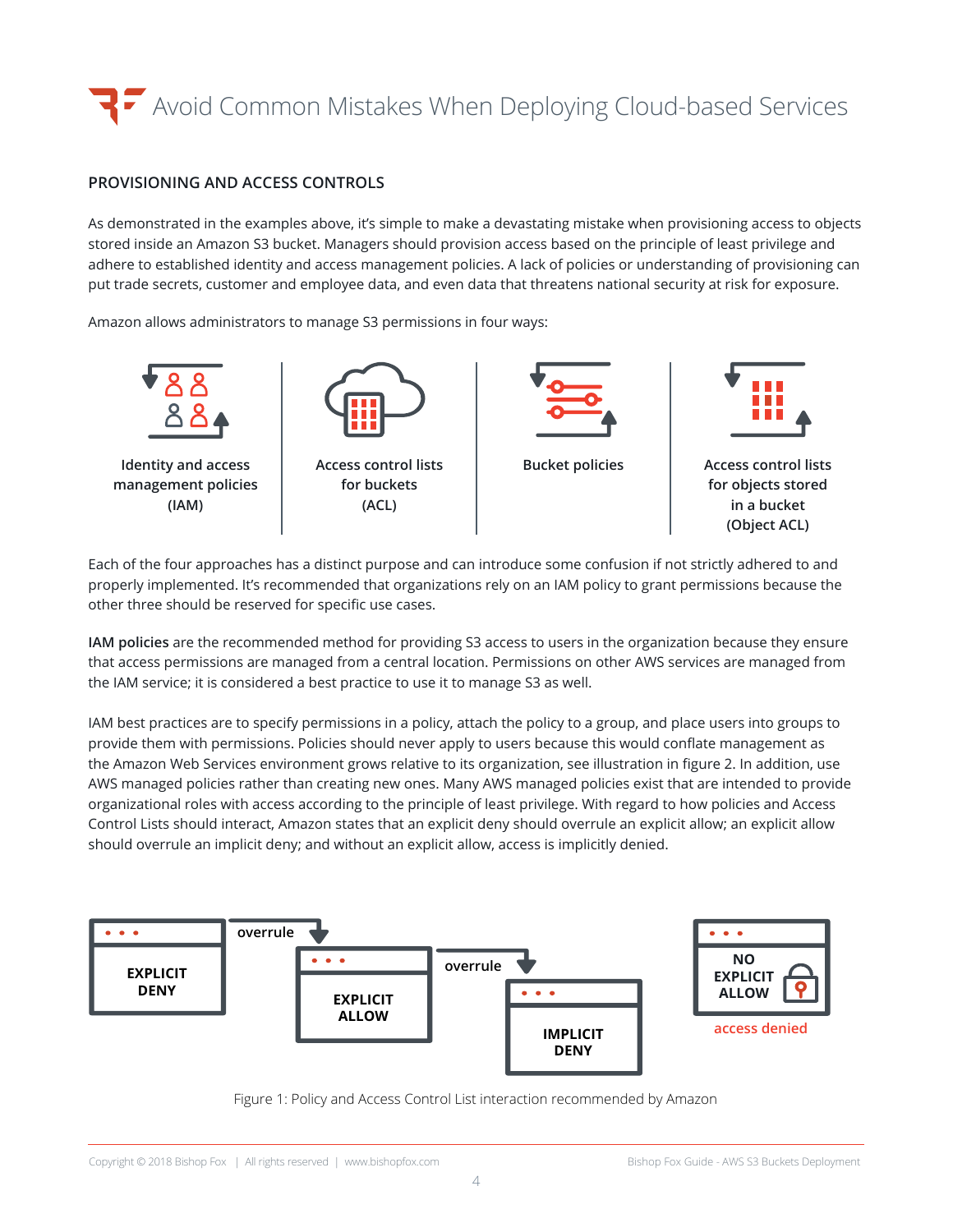

For example, if a policy attached to a user account explicitly allows access to a bucket, but a bucket policy explicitly denies access to the user, then the user is denied access to the bucket. This works the same way if the bucket policy explicitly allows access but a user policy explicitly denies access, or if a bucket ACL allows access but a policy denies it.

**Bucket Access Control Lists**, or ACLs, grant the Amazon S3 Log Delivery group write-access to the bucket. To have Amazon S3 deliver access logs to a user's bucket, an admin will need to grant write-permission on the bucket to the Log Delivery group. The only way to grant necessary permissions to the Log Delivery group is via a bucket ACL.

**A bucket policy** is applied to a bucket rather than a user or group, unlike an identity and access management policy. A bucket policy can be used to provide bucket access for another AWS account; IAM policies do not allow for cross-account access.

Finally, **Object Access Control Lists** may also grant cross-account access to objects rather than buckets. Object ACLs should be used if access permissions need to vary between objects in a bucket in situations where cross-account access is required.



Attaching a policy to each user is not scalable Attaching a policy to a group is scalable.



Figure 2: Illustration of policy scalability

#### **EVERYONE AND AUTHENTICATED USERS**

Many administrators responsible for an Amazon S3 bucket get into trouble with the Everyone and Authenticated Users groups and it's here where many public exposures of sensitive data can be traced. While the names may imply a reasonable difference in the permission allocated between the two groups, as it turns out, they're not too dissimilar.

Although most administrators understand the implications of using the Everyone group, there is often confusion around the Authenticated Users group.

If an S3 bucket is accessible to "Authenticated Users", all that someone needs to do is sign into their personal account and AWS will provide access to the S3 bucket objects. Alternatively, S3 buckets configured to grant access to the "Everyone" and the "Authenticated Users" groups can easily be accessed by an attacker via the AWS command line interface.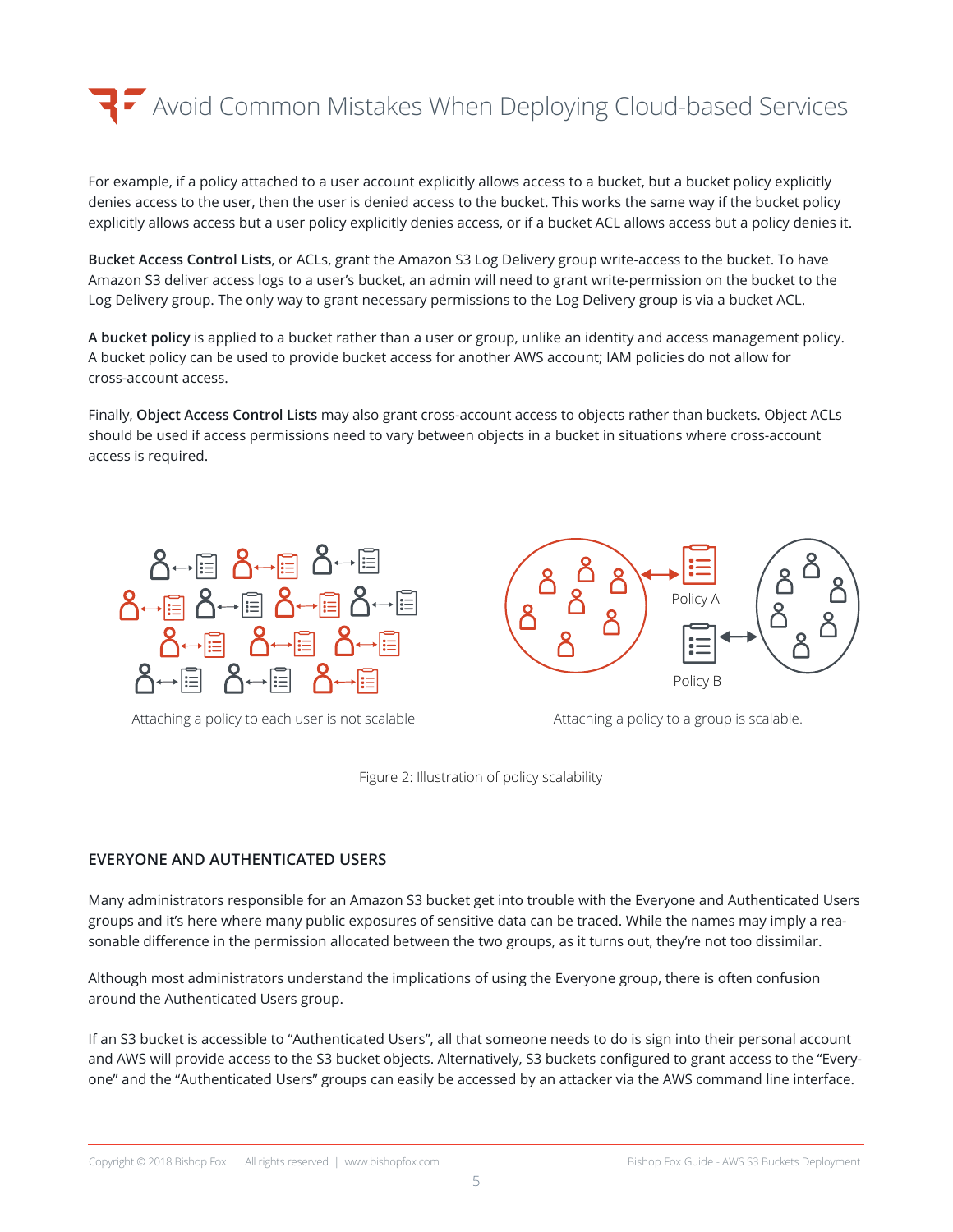For example, for a bucket configured to "Everyone," by adding an argument called no-sign-request, the Amazon Web Services command line interface (CLI) is instructed not to load credentials. An attacker who can install the AWS CLI would be able to access an S3 bucket configured in this manner. If the bucket is configured for "Authenticated Users," and an attempt is made to list the objects in a bucket without loading credentials, access is denied. An attacker who can configure the AWS CLI with an access key from a free AWS account would be able to remove the no-sign-request argument and access the objects.

Many administrators assume that "Authenticated Users" means that any user authenticated to the organizational AWS account will have access to the S3 bucket, but this is incorrect. Instead, the group includes anyone authenticated to any AWS account. In other words, there is little difference between the "Everyone" and the "Authenticated Users" group because anyone can sign up for a free AWS account, see figure 3 below. If an S3 bucket is accessible to "Authenticated Users," any user who signs into their personal account will receive access to that S3 bucket.



"Authenticated Users" configuration "Everyone" configuration

Figure 3: Illustration of the little difference between "Authenticated Users" group and "Everyone" group.

Do not use the "Everyone" and "Authenticated User" groups when configuring access unless the bucket is meant to be accessible by absolutely everyone. Configuring S3 buckets to allow access from either of these groups has led to the public exposure of information that was meant to only be accessible internally.

#### **VERSIONING AND MULTIFACTOR AUTHENTICATION DELETE**

Versioning is a critical feature available to S3 bucket administrators. Unintended user actions or application failures that may corrupt an object could be fatal to the integrity and availability of data. Versioning allows an admin to easily recover from such situations, for instance, allowing one S3 bucket to store two objects with the same key but different version IDs.

With versioning, overwriting an object results in a new object version in the bucket while allowing users to still retrieve previous versions. Similarly, deleting an object inserts a deletion marker in the bucket while still allowing users to retrieve previous versions. Enabling versioning on a bucket does not incur costs to the AWS account, but each object version in the bucket counts towards the total S3 storage cost.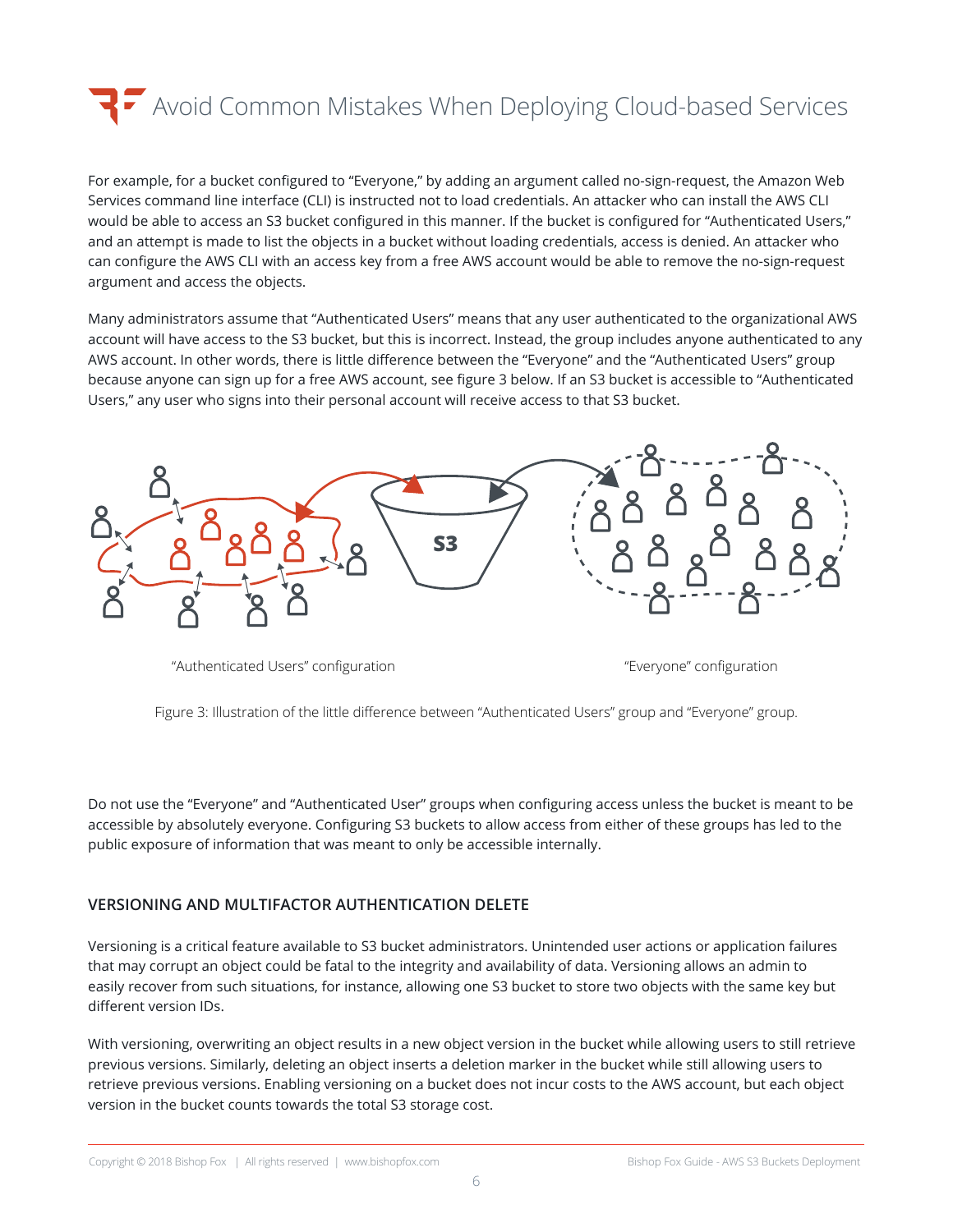This can be a crucial factor for an organization. To keep storage costs down, administrators can create a lifecycle policy. Lifecycle policies allow automatic actions on objects after a specified amount of time has passed. For example, old versions of objects can be automatically moved to Amazon Glacier for long term storage or be deleted after the specified time period. Glacier is a separate Amazon service that is secure and low-costs and allows for long-term data archiving.

To further protect buckets, a separate versioning feature requires multifactor authentication for the deletion of objects stored in a bucket. MFA Delete forces users to include a multifactor authentication code, such as a PIN sent to a mobile device, in requests to delete objects. While it may make sense for S3 administrators to enable MFA Delete as an additional layer of integrity and protection for buckets and stored objects, there are some requirements that may prevent administrators from opting in to the feature for all S3 buckets.

- Enabling and disabling MFA Delete can only be done with the AWS root account through the API; MFA Delete cannot be configured through the console
- After enabling MFA Delete, only the AWS root account can delete object versions from the S3 bucket, and then only through the API; deleting object versions from the console will no longer work
- A valid MFA token needs to be included with each delete request and a delete request can only be issued for one object and version at a time, making the deletion of many objects a manual and time-consuming task
- Before administrators can enable MFA Delete, existing lifecycle rules need to be deleted

Enabling and implementing Multifactor Authentication Delete requires some heavy lifting on an administrator's part. While authorized non-root user accounts can still delete objects from an S3 bucket, those deletions merely result in the creation of a delete marker. To fully remove an object from an S3 bucket, including all versions, the root account must be used through the AWS API. This requires the creation of API keys for the root account, which is against security best practices. An administrator would need to:

- create a new set of API keys for the root account;
- issue S3 delete requests through the API individually with a new MFA code for each request;
- delete the API keys for the root account.

Alternatively, an administrator may use the root account to disable MFA delete on the S3 bucket and use the console to mass-delete objects from the bucket. They would then have the option of re-enabling MFA delete once this is complete. This is a faster but riskier method for object deletion. Due to the administrative burden of using MFA Delete, it is recommended to enable it on mission-critical buckets, but to protect less-critical buckets through other methods described in this document.

#### **LOGGING AND MONITORING**

As mentioned earlier, when objects stored inside an S3 bucket are exposed, it's unlikely an organization will have a handle on whether sensitive data or secrets have been accessed unless some type of monitoring and logging is turned on. As evidenced by the multitude of public exposures that have been discovered, this hasn't often been the case.

Administrators can turn on access logging, which is found under the Bucket Properties table; this provides an audit trail for activity on the bucket and is recommended for particularly sensitive buckets or objects.

Likewise, if there is a need to know which users accessed a particular bucket at certain times, access logging should be enabled. However, there are costs associated with access logging, so administrators should also consider financial resources when deciding which buckets should enable access logging.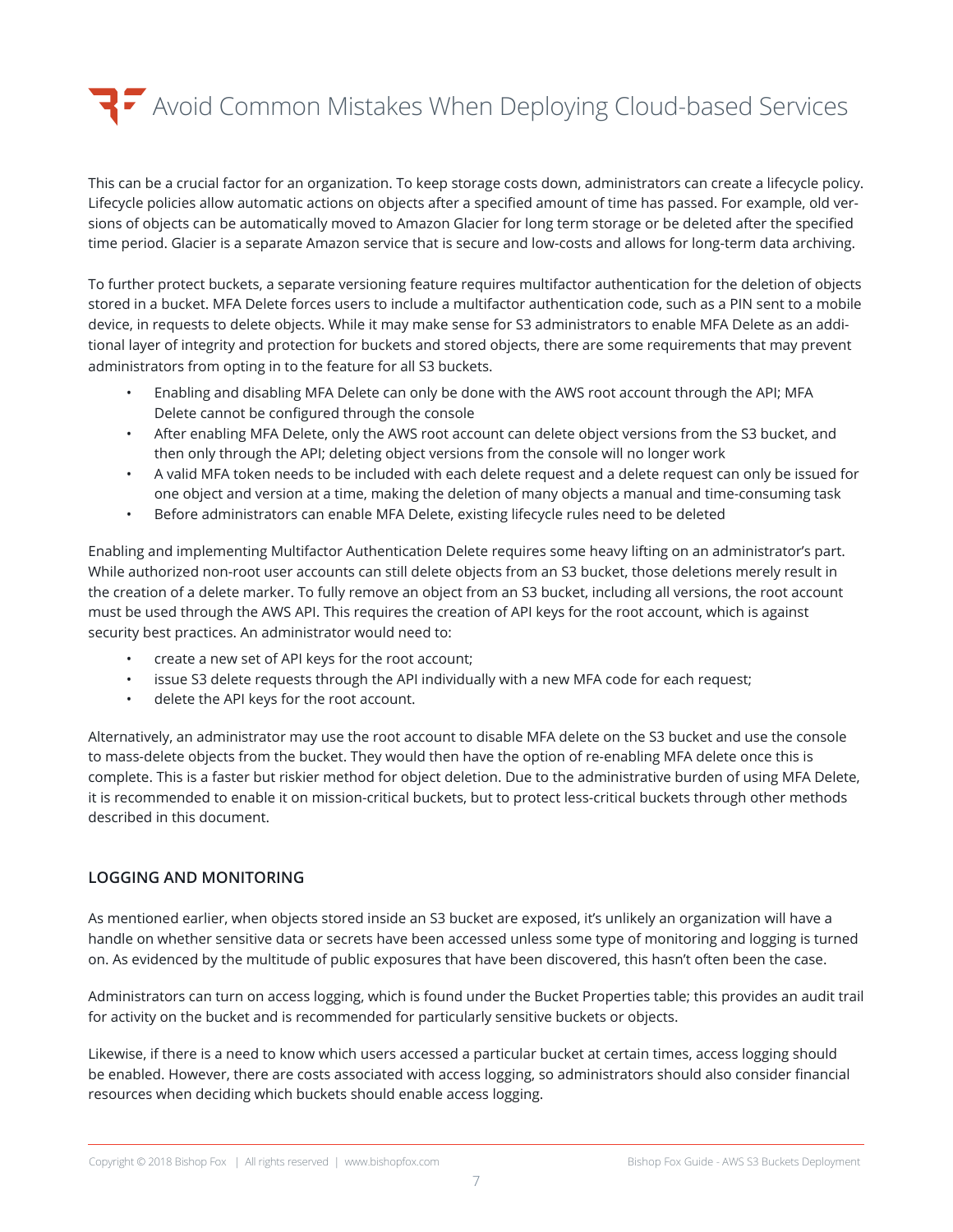One way to limit the costs associated with access logging is to migrate the log files and then delete them from the bucket. Billing for S3 is determined on storage use, so logging becomes increasingly expensive with every log file left in the bucket. Leveraging existing internal infrastructure to store log files long-term allows an organization to enjoy the benefits of bucket logging while keeping expenses down, see figure below.



Figure 4: Illustrates how to keep expenses down by migrating the log files and deleting them.

#### **ENCRYPTION**

Encryption is the quickest path to data protection for enterprises and consumers. It's not always straightforward to configure and use, but it is available and becoming a base security standard in most circles. S3 buckets have this capability as well, and administrators can configure them to automatically encrypt all stored objects. The decision whether to do so rests on the contents of the buckets and the overhead costs associated with deploying encryption. Any bucket that stores sensitive information that, if publicly disclosed, would cause significant financial or legal issues, should be protected with server-side encryption.

This type of encryption is also known as encryption of data at rest. In these cases, S3 encrypts data at the object level as it is written to disk in its data centers and decrypted when accessed by a user who has permission to access the contents.

Amazon provides two methods for server-side encryption: SSE-S3 and SSE-KMS. In SSE-S3, Amazon manages the encryption keys. With SSE-KMS, the organization manages the encryption keys through the Key Management Service (KMS).



Method 1 Server-side encryption SSE-S3

Encryption keys managed by Amazon can be compelled by court order or National Security Letter



Method 2 Server-side encryption SSE-KMS

Encryption keys managed by organization are often required for compliance reasons

Figure 5: Illustration of the two methods of server-side encryption provided by Amazon.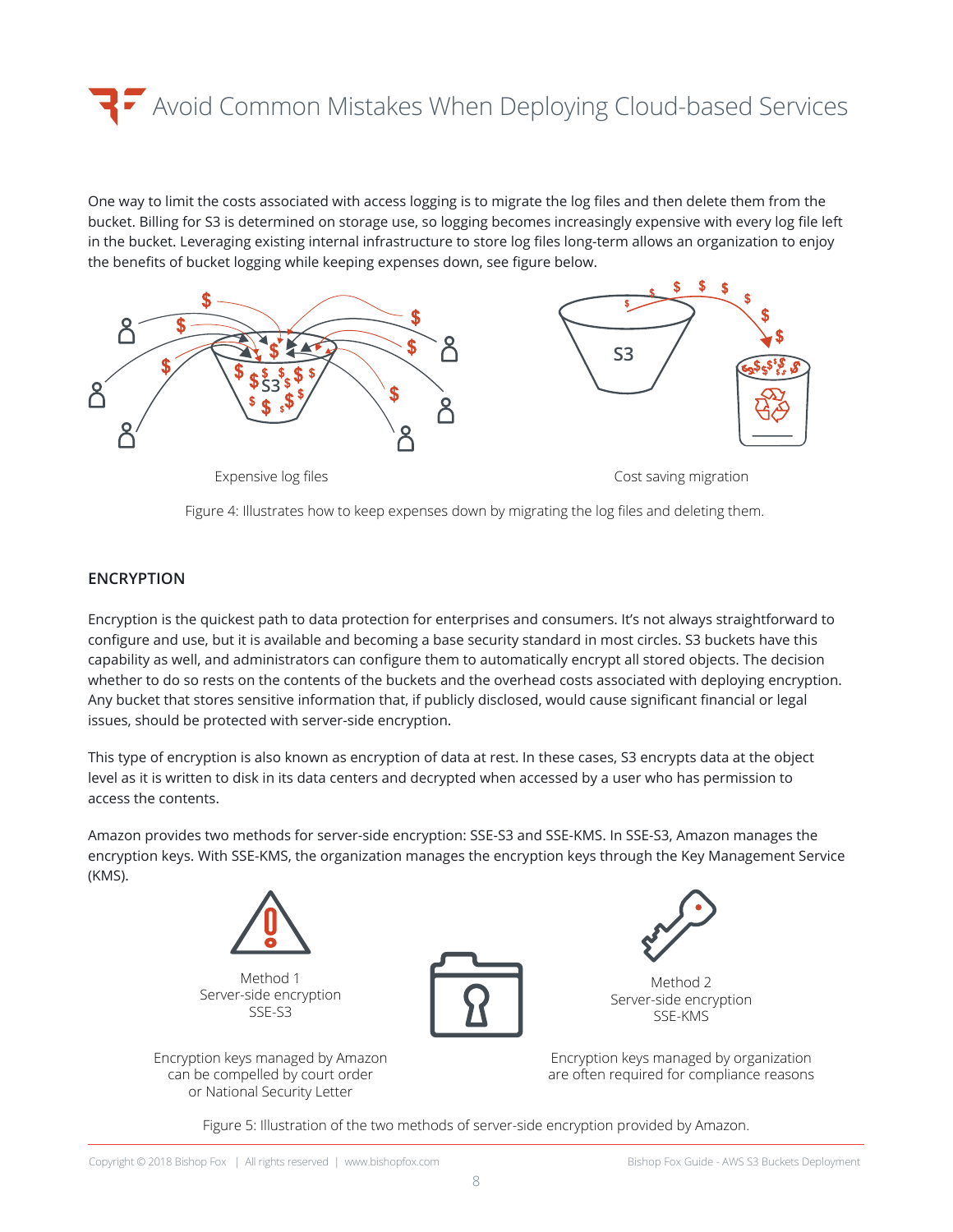Avoid Common Mistakes When Deploying Cloud-based Services Avoid Common Mistakes When Deploying Cloud-based Services

The end result is the same, but some organizations prefer to manage their own encryption keys or are required to do so for compliance reasons. In cases where Amazon manages the encryption keys, it could be compelled by a court order or National Security Letter to hand over content and objects stored in a S3 bucket, a happenstance some organizations should consider.

Administrators may also choose to implement client-side encryption. In these cases, objects are encrypted before they're uploaded to Amazon S3 and need to be decrypted after they are downloaded from a bucket.

#### **AUDITING**

Auditing is the final key component to a secure S3 environment. Users, roles, access requirements, and stored objects all change over time. Without a defined and documented process to manage and audit S3 buckets over time, chances are that a secure environment will eventually degrade into an insecure environment.

Audit S3 access permissions for all buckets on a regular basis, ideally every three months. For each bucket:

- Determine the user accounts who have access and what level of access they have
- Verify that access permissions follow the principle of least privilege (i.e., that users do not have more access than necessary)
- Include managers in this process to establish accountability and make sure they sign off on the level of permissions that their subordinates require.

While auditing S3 bucket access, verify the level of sensitivity of the objects stored in the bucket. A bucket with objects that are deemed low sensitivity might not have access logging or encryption enabled, but if users have started storing sensitive data in this bucket, the bucket configuration probably needs to change.

#### **CONCLUSION**

Amazon S3's beauty lies in Simple Storage Service. That's exactly what it is and what it provides to organizations of all sizes who are looking for a cloud-based storage solution. It lives up to its promises of cost-savings, efficiency, and convenience, but given that enterprises are likely to store sensitive data in S3, it can also be a central point of failure. Even better-resourced organizations may be undone by a configuration mistake, or a careless partner who fails to contain access to objects stored in a bucket.

Amazon recommends a number of security controls, including access control lists for buckets and objects, along with versioning, encryption, and more. At the end of the day, securing data in the cloud follows the same script as keeping data safe that's stored on premises: